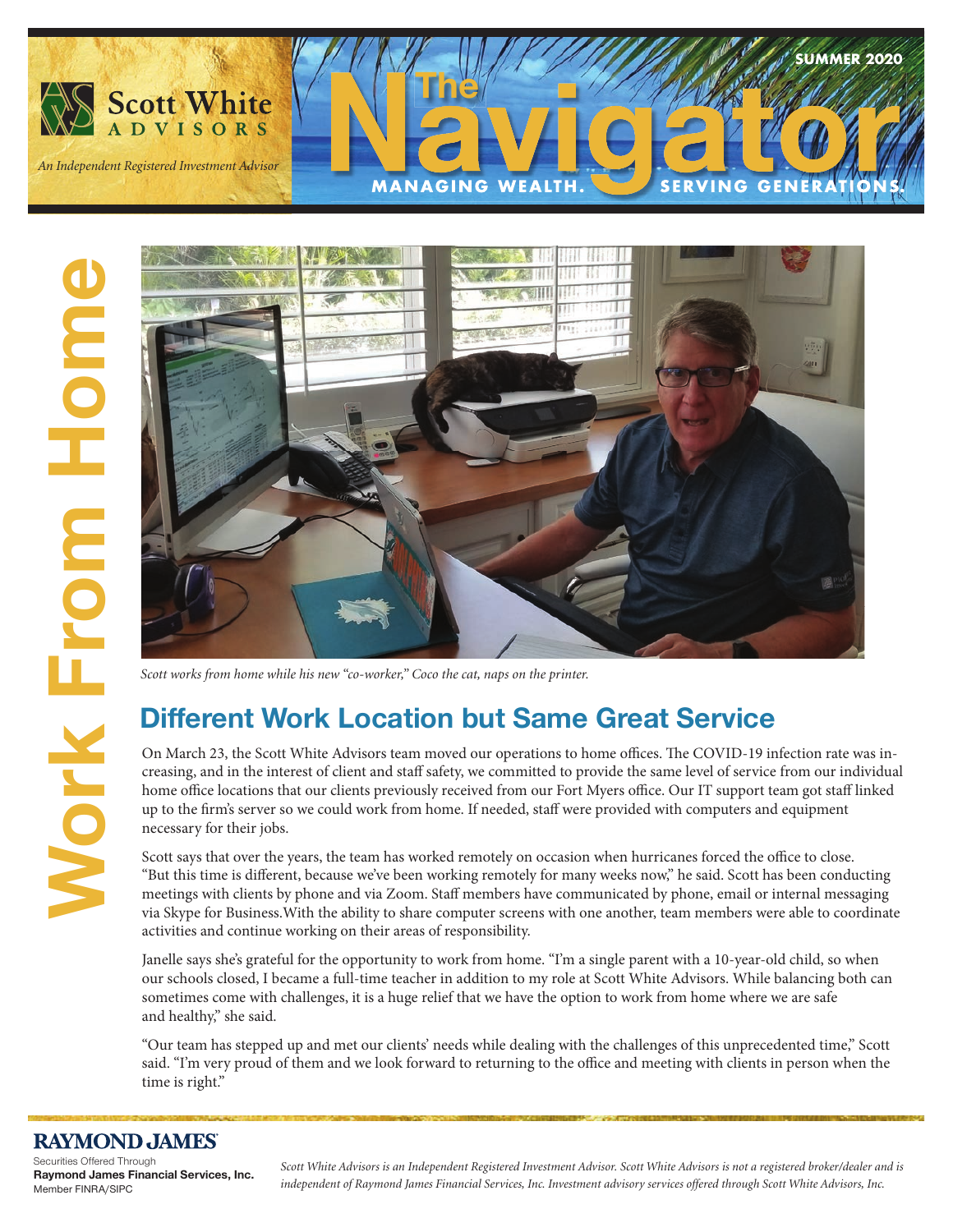

# **Memory Loss: What to Watch for**

June is Alzheimer's and Brain Awareness Month. Alzheimer's disease is a degenerative brain disease and the most common form of dementia. Dementia is not a specific disease; it is an overall term that describes a group of symptoms that include difficulties with memory, language, problem-solving and other thinking skills that affect a person's ability to perform everyday activities. Alzheimer's disease is the the sixth leading cause of death in the United States today.

### **10 Early Signs and Symptoms of Alzheimer's Disease**

#### **1. Memory loss that disrupts daily life**

One of the most common signs of Alzheimer's disease, especially in the early stage, is forgetting recently learned information. Others include forgetting important dates or events, asking the same questions over and over, and increasingly needing to rely on memory aids (e.g., reminder notes or electronic devices) or family members for things they used to handle on their own.

#### **2. Challenges in planning or solving problems**

Some people living with dementia may experience changes in their ability to develop and follow a plan or work with numbers. They may have trouble following a familiar recipe or keeping track of monthly bills. They may have difficulty concentrating and take much longer to do things than they did before.

#### **3. Difficulty completing familiar tasks**

People with Alzheimer's often find it hard to complete daily tasks. Sometimes they may have trouble driving to a familiar location, organizing a grocery list or remembering the rules of a favorite game.

#### **4. Confusion with time or place**

People living with Alzheimer's can lose track of dates, seasons and the passage of time. They may have trouble understanding something if it is not happening immediately. Sometimes they may forget where they are or how they got there.

### **5. Trouble understanding visual images and spatial relationships**

For some people, having vision problems is a sign of Alzheimer's. This may lead to difficulty with balance or trouble reading. They may also have problems judging distance and determining color or contrast, causing issues with driving.

#### **6. New problems with words in speaking or writing**

People living with Alzheimer's may have trouble following or joining a conversation. They may stop in the middle of a conversation and have no idea how to continue or they may repeat themselves. They may struggle with vocabulary, have trouble naming a familiar object or use the wrong name (e.g., calling a "watch" a "hand-clock").

### **7. Misplacing things and losing the ability to retrace steps**

A person living with Alzheimer's disease may put things in unusual places. They may lose things and be unable to go back over their steps to find them again. He or she may accuse others of stealing, especially as the disease progresses.

### **8. Decreased or poor judgment**

Individuals may experience changes in judgment or decision-making. For example, they may use poor judgment when dealing with money or pay less attention to grooming or keeping themselves clean.

### **9. Withdrawal from work or social activities**

A person living with Alzheimer's disease may experience changes in the

*Continued on page 4*



*Dawn's dog, Graham, is excelling in his role as a "supervisor" while Dawn works in her home office.*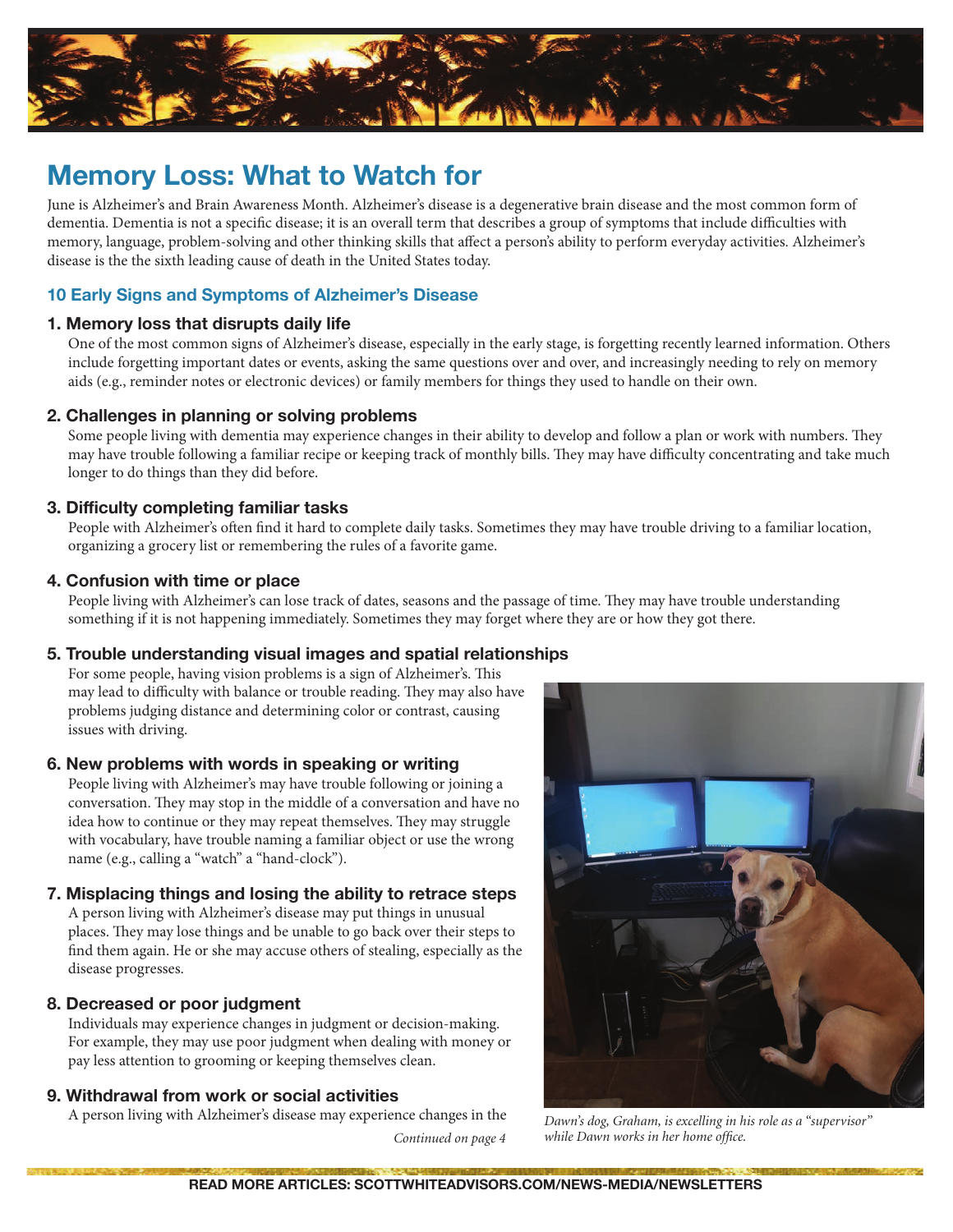

# **Financial Planning During a Pandemic**

*by A. Scott White, CFP ®, ChFC®, CLU® President, Scott White Advisors*



The COVID-19 pandemic has caused changes in our day-to-day lives. Many people say that since they have been staying home more, their lives have been simpler. With more time to reflect on what's truly important, some people are seeking guidance on updating their financial plans.

When potential new clients meet with me, we focus on their unique situation and needs. We discuss their investment goals, lifestyle priorities, and charitable objectives. They tell me about their legacy desires and their wishes to support their heirs after they are gone.

Over the years I've had many conversations like this. Each meeting is different; each conversation gives me a glimpse into the lives and futures of the people I'm meeting with. The questions I ask are tailored to the needs of the individual or couple. But one message I deliver in each of these meetings is constant: The importance of a written Investment Policy Statement (IPS). An IPS is a clear, written document articulating the investment objectives and policies applicable to the individual investor and their investment portfolio.

Investments are only part of the services offered by Scott White Advisors. Comprehensive wealth management includes financial planning; estate planning; retirement planning; philanthropic planning; trust planning; tax planning; IRA distribution planning; asset diversification planning; insurance planning; and long-term care planning. Investment planning is a vital component of our services, since a thriving portfolio generates the cash flow that enables people to live the lifestyle they desire—today and in the future.

A comprehensive Investment Policy Statement summarizes an individual's or couple's investment philosophy and reflects their unique situations, creating a framework from which to make decisions. When a new client joins our firm, we utilize a comprehensive process for developing their IPS that includes assessing financial condition; setting goals; developing a strategy to meet those goals; implementing the strategy; and regularly reviewing the results and adjusting as needed.

 e IPS exists as a guide to remind people not to make unplanned and impulsive revisions of a sound long-term policy. With an IPS in place, people are more likely to approach investments in a more disciplined and systemic fashion—and increase the probability of meeting their financial goals.

The past few months have been an unusual time in our lives. We all hope that the COVID-19 virus abates soon, but no one knows for certain what the future path of the pandemic will look like. This time in our history—like all historic challenges we have faced—is a reminder of the importance of making sure we are all prepared for unexpected changes. A well-considered financial plan that includes a written Investment Policy Statement can help us all navigate the future more peacefully.

Anot White

### **The Scott White Advisors Team. Personal attention. Proven experience.**

*Becky Pardue, Director of First Impressions; Dawn Hamm, Senior Planning Assistant; Scott White, President SWA; Janelle Lewis, Client Service & Planning*  Associate; Kelly Jelenchick, Operations & Office Manager;  $G$ ary Geston, Planning Assistant.